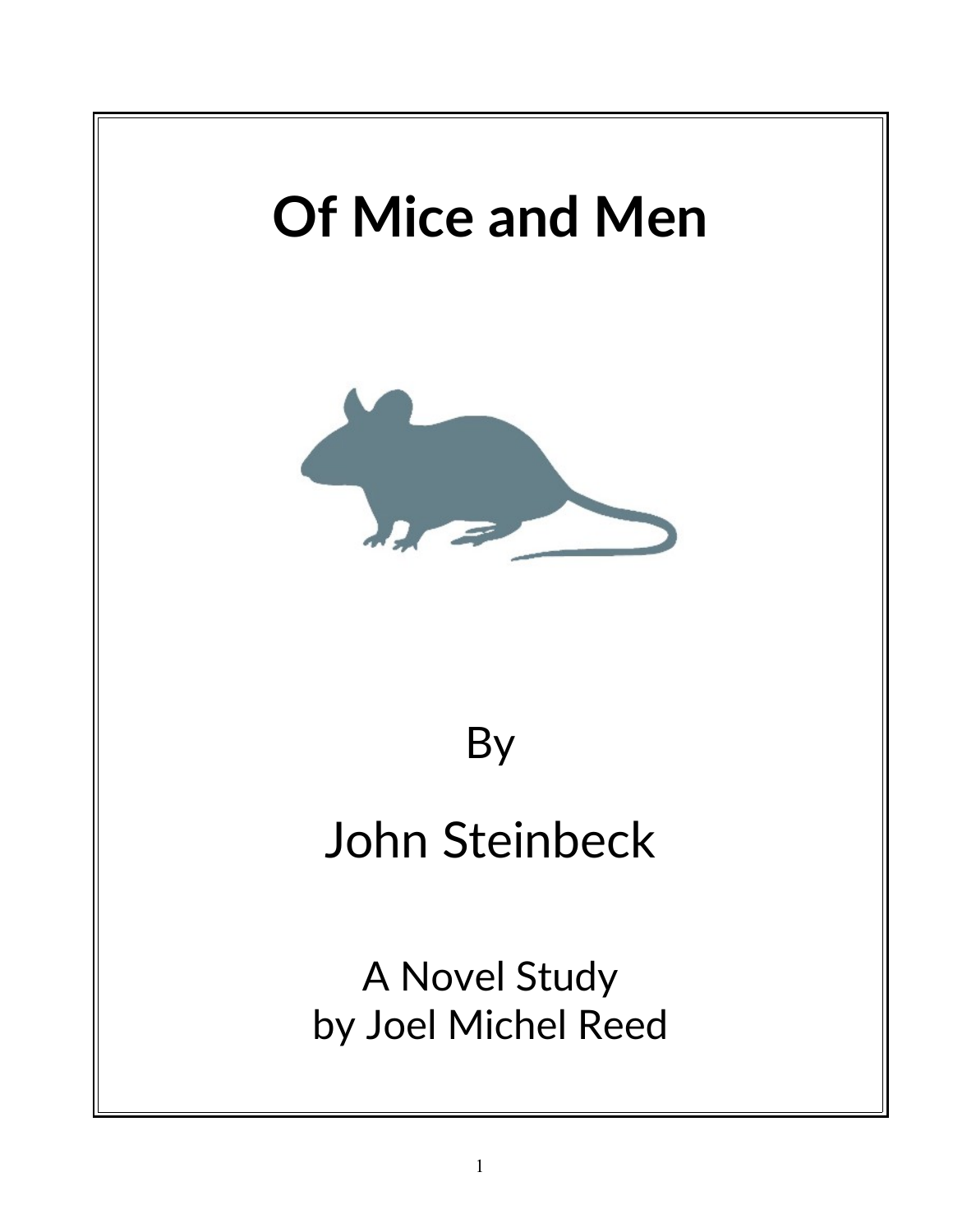By John Steinbeck



## **Table of Contents**

| <b>Suggestions and Expectations</b> | 3  |
|-------------------------------------|----|
|                                     |    |
| List of Skills                      | 4  |
|                                     |    |
| Synopsis / Author Biography         | 5  |
|                                     |    |
| <b>Student Checklist</b>            | 6  |
|                                     |    |
| Reproducible Student Booklet        |    |
|                                     |    |
| <b>Answer Key</b>                   | 47 |

**About the author:** Joel Reed has over 70 published novel studies and is the author of four novels. For information on his work and literature, please visit [www.reednovelstudies.com](http://www.reednovelstudies.com/)

> Copyright © 2016 Joel Reed Revisions Completed in 2022 All rights reserved by author. Permission to copy for single classroom use only. Electronic distribution limited to single classroom use only. Not for public display.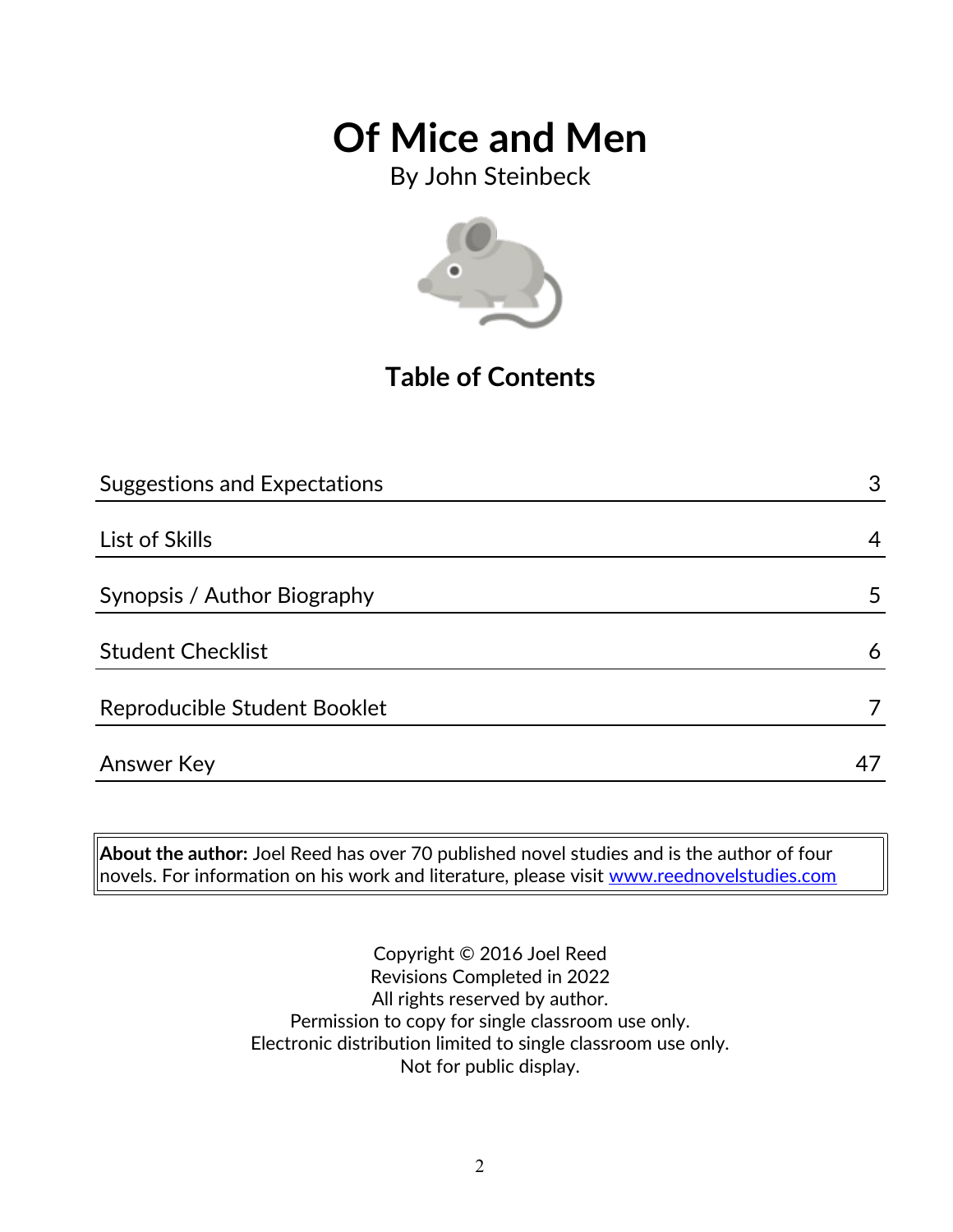By John Steinbeck



### **Suggestions and Expectations**

This curriculum unit can be used in a variety of ways. Each chapter of the novel study focuses on one chapter of **Of Mice and Men** and is comprised of five of the following different activities:

- **Before You Read**
- Vocabulary Building
- Comprehension Questions
- Language Activities
- Extension Activities

#### **Links with the Common Core Standards (U.S.)**

Many of the activities in this unit are supported by the Common Core Standards. For instance the *Reading Standards for Literature, Grade 5*, makes reference to the following

- a) determining the meaning of words and phrases. . . including figurative language;
- b) explaining how a series of chapters fits together to provide the overall structure;
- c) compare and contrast two characters;
- d) determine how characters … respond to challenges;
- e) drawing inferences from the text;
- f) determining a theme of a story . . . **and many others.**

A principal expectation of the unit is that students will develop their skills in reading, writing, listening and oral communication, as well as in reasoning and critical thinking. Students will also be expected to provide clear answers to questions and well-constructed explanations. It is critical as well that students be able to relate events and the feelings of characters to their own lives and experiences and describe their own interpretation of a particular passage.

A strength of the unit is that students can work on the activities at their own pace. Every activity need not be completed by all students. A **portfolio cover** is included (p.7) so that students may organize their work and keep it all in one place. A **Student Checklist** is also included (p.6) so that a record of completed work may be recorded.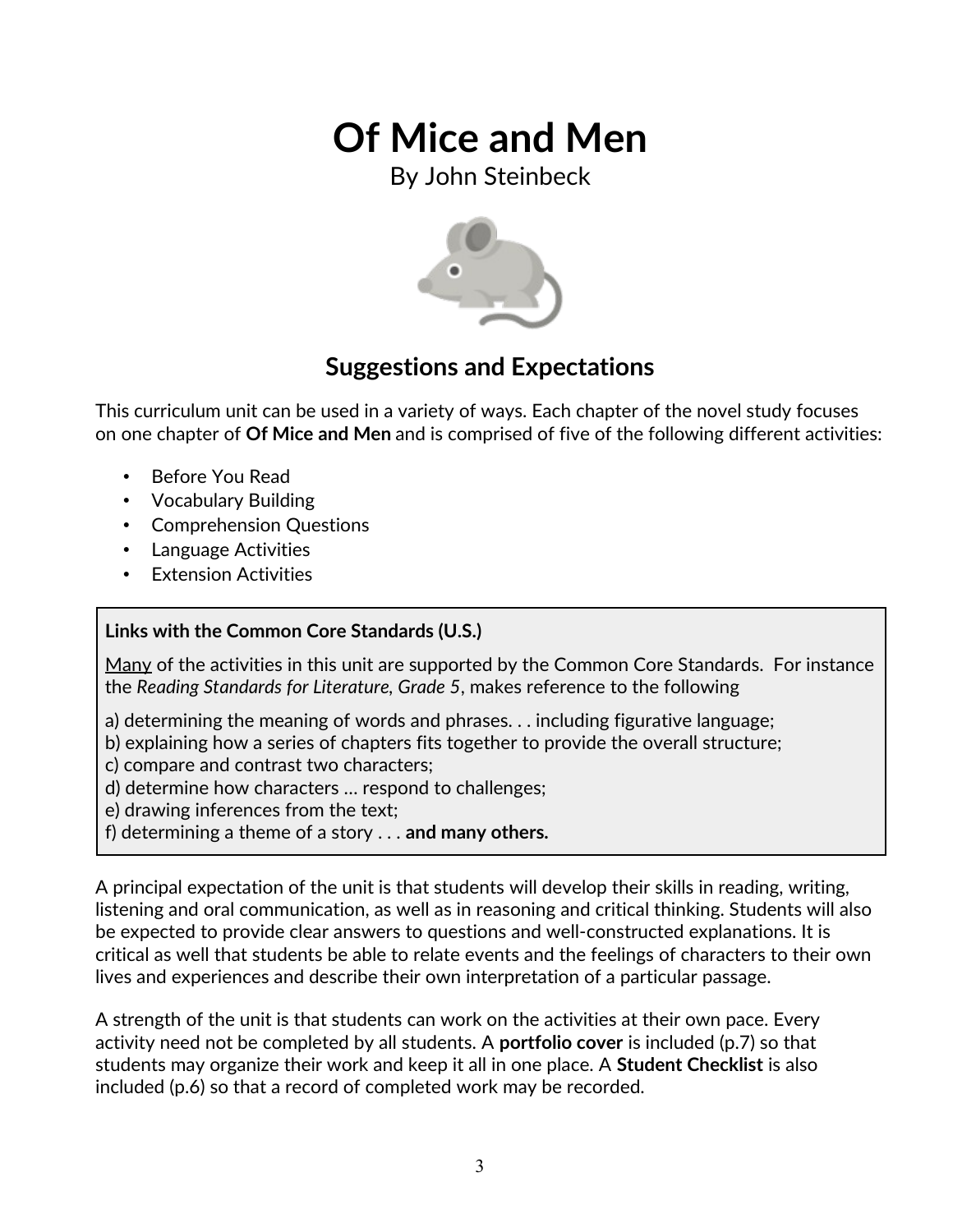## 4

# **Of Mice and Men**

## By John Steinbeck

## **List of Skills**

#### **Vocabulary Development**

- 1. Locating descriptive words/phrases 7. Use of singular / plural nouns
- 2. Listing synonyms/homonyms 8. Listing compound words
- 3. Identifying/creating *alliteration* 9. Identifying parts of speech
- 4. Use of capitals and punctuation 10. Identifying syllables
- 5. Identify *foreshadowing*. 11. Identify/create *similes*
- 6. Identify *personification* 12. Identify anagrams

### **Setting Activities**

1. Summarize the details of a setting

#### **Plot Activities**

- 1. Complete a *time line* of events 4. Identify *cliffhangers*
- 
- 3. Complete Five W's Chart

#### **Character Activities**

- 
- 

### **Creative and Critical Thinking**

- 
- 2. Write a newspaper story 6. Write a book review
- 
- 4. Compare the book and movie. 8. Complete a KWS Chart

### **Art Activities**

- 
- 
- 3. Create an Information Card
- 
- 
- 
- 
- 
- 

- 
- 2. Identify conflict in the story 5. Identify the climax of the novel.
- 1. Determine character traits 3. Relating personal experiences
- 2. Identify the protagonist 4. Compare two characters
- 1. Research 5. Write a description of personal feelings
	-
- 3. Participate in a talk show 7. Complete an Observation Sheet
	-
- 1. A Storyboard **1.** A Storyboard **1.** A Storyboard
- 2. Create a collage 5. Create a comic strip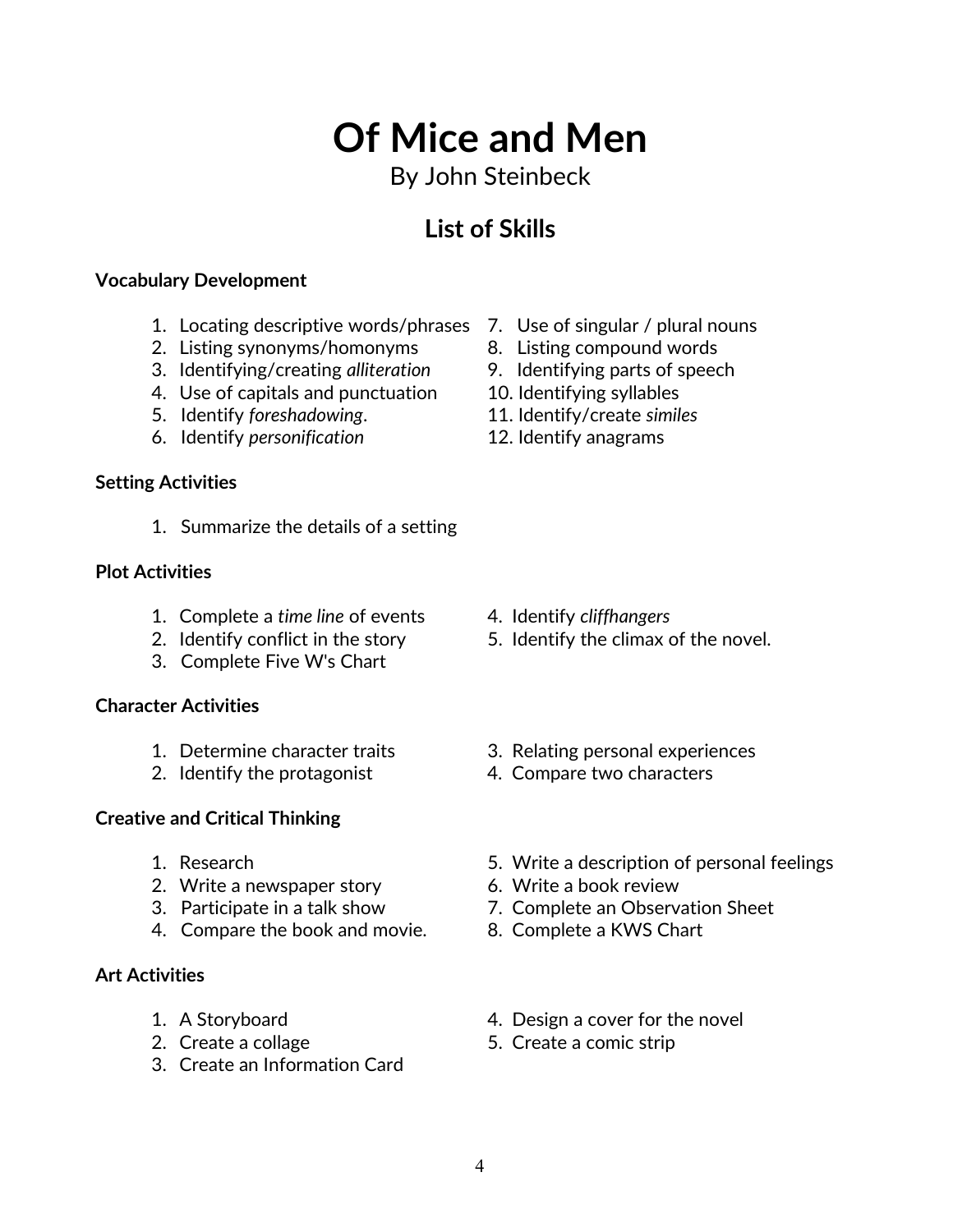By John Steinbeck



#### **Synopsis**

 They are an unlikely pair: George is "small and quick and dark of face"; Lennie, a man of tremendous size, has the mind of a young child. Yet they have formed a "family," clinging together in the face of loneliness and alienation.

 Laborers in California's dusty vegetable fields, they hustle work when they can, living a hand-to-mouth existence. For George and Lennie have a plan: to own an acre of land and a shack they can call their own. When they land jobs on a ranch in the Salinas Valley, the fulfillment of their dream seems to be within their grasp. But even George cannot guard Lennie from the provocations of a flirtatious woman, nor predict the consequences of Lennie's unswerving obedience to the things George taught him. (Publisher – Penguin Books)

A complete synopsis and other helpful reviews can be found on the following website: https://en.wikipedia.org/wiki/Of\_Mice\_and\_Men

#### **Author Biography** John Steinbeck

 **John Ernst Steinbeck, Jr.** (February 27, 1902– December 20, 1968) was an American author of twenty-seven books, including sixteen novels, six non-fiction books, and five collections of short stories. He is widely known for the comic novels *Tortilla Flat* (1935) and *Cannery Row* (1945), the multi-generation epic *East of Eden* (1952), and the novellas *Of Mice and Men* (1937) and *The Red Pony* (1937). The Pulitzer Prize-winning *The Grapes of Wrath* (1939), widely attributed to be part of the American literary canon, is considered Steinbeck's masterpiece. In the first 75 years since it was published, it sold 14 million copies.



Courtesy of Wikipedia: [https://en.wikipedia.org/wiki/John\\_Steinbeck](https://en.wikipedia.org/wiki/John_Steinbeck)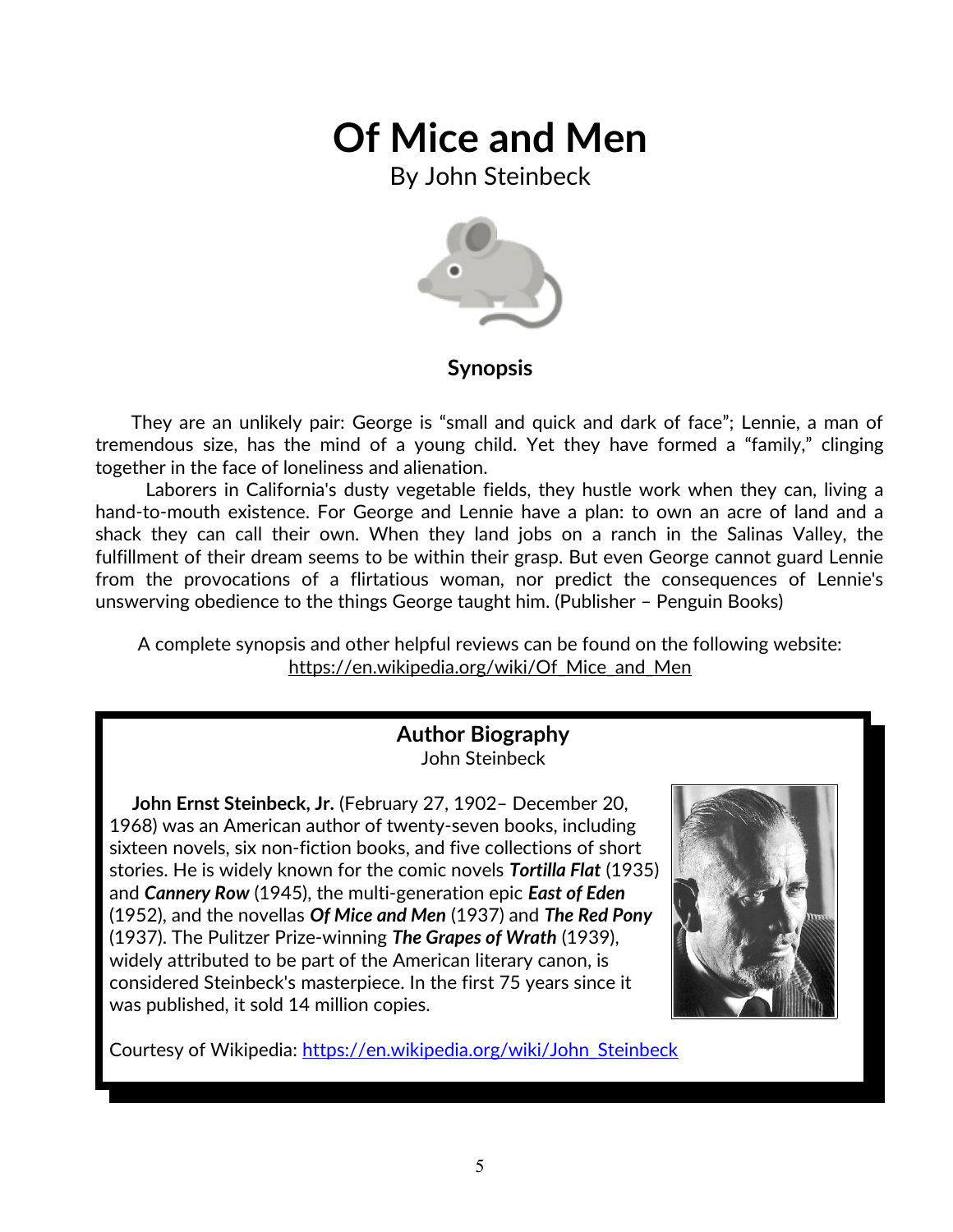By John Steinbeck



### **Student Checklist**

Student Name

| Assignment | Grade / Level | Comments |
|------------|---------------|----------|
|            |               |          |
|            |               |          |
|            |               |          |
|            |               |          |
|            |               |          |
|            |               |          |
|            |               |          |
|            |               |          |
|            |               |          |
|            |               |          |
|            |               |          |
|            |               |          |
|            |               |          |
|            |               |          |
|            |               |          |
|            |               |          |
|            |               |          |
|            |               |          |
|            |               |          |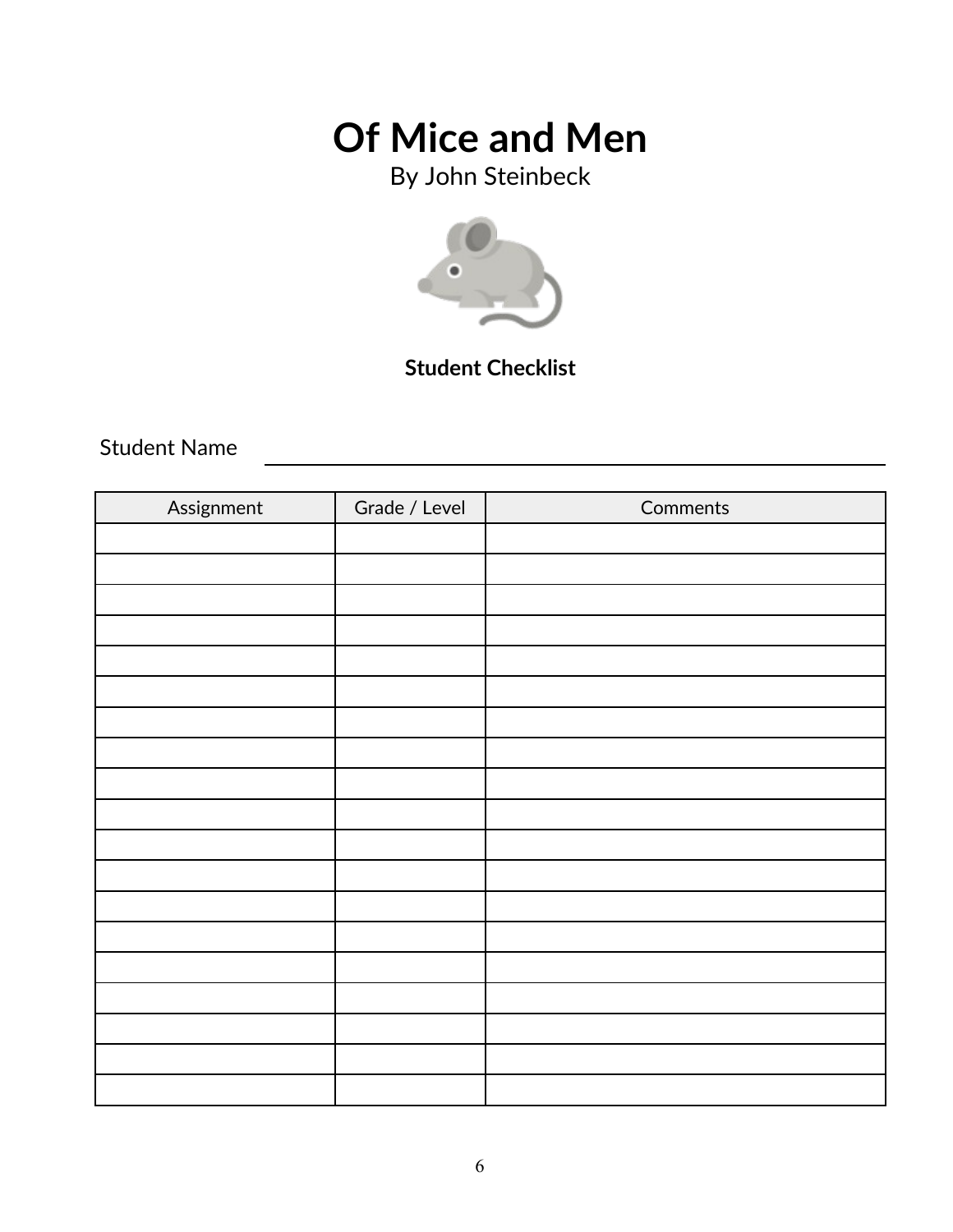

## *By John Steinbeck*

Name: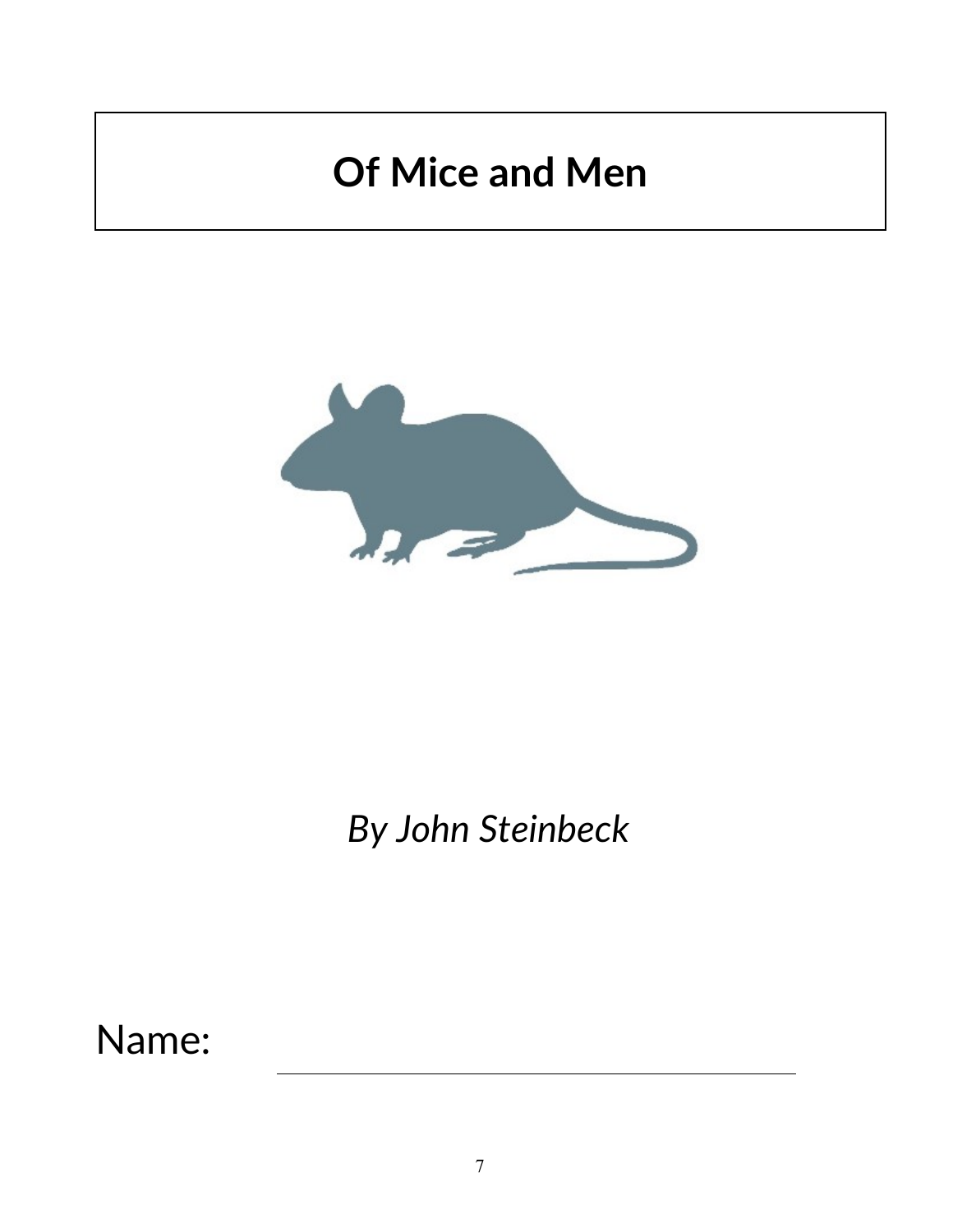By John Steinbeck



### **Chapter 1**



### **Before you read the chapter**:

The **protagonist** in most novels features the main character or "good guy". Think back on some of your favorite characters from past novels you have read or movies you've seen. What do you think makes for an especially interesting **protagonist**?



### **Vocabulary:**

Draw a straight line to connect the vocabulary word to its definition. Remember to use a straight edge (like a ruler).

- 
- 
- 
- 
- 
- 
- 
- 
- 
- 
- 1. Recumbent **A. A person who shares experiences with another.**
- 2. Stilted B. Sad and depressed; dispirited.
- 3. Companion C. Stiff and self-conscious or unnatural.
- 4. Morose D. An American plane tree.
- 5. Pantomime E. Moody and ill-tempered.
- 6. Reluctant F. Unwilling and hesitant; disinclined.
- 7. Irrigation G. A person or thing lying close to the ground.
- 8. Dejected **H. Involving many details, or complicated designs.**
- 9. Elaborate **I. A type of musical comedy stage production.**
- 10. Sycamore J. The supply of water to land or crops to help growth, typically by means of channels.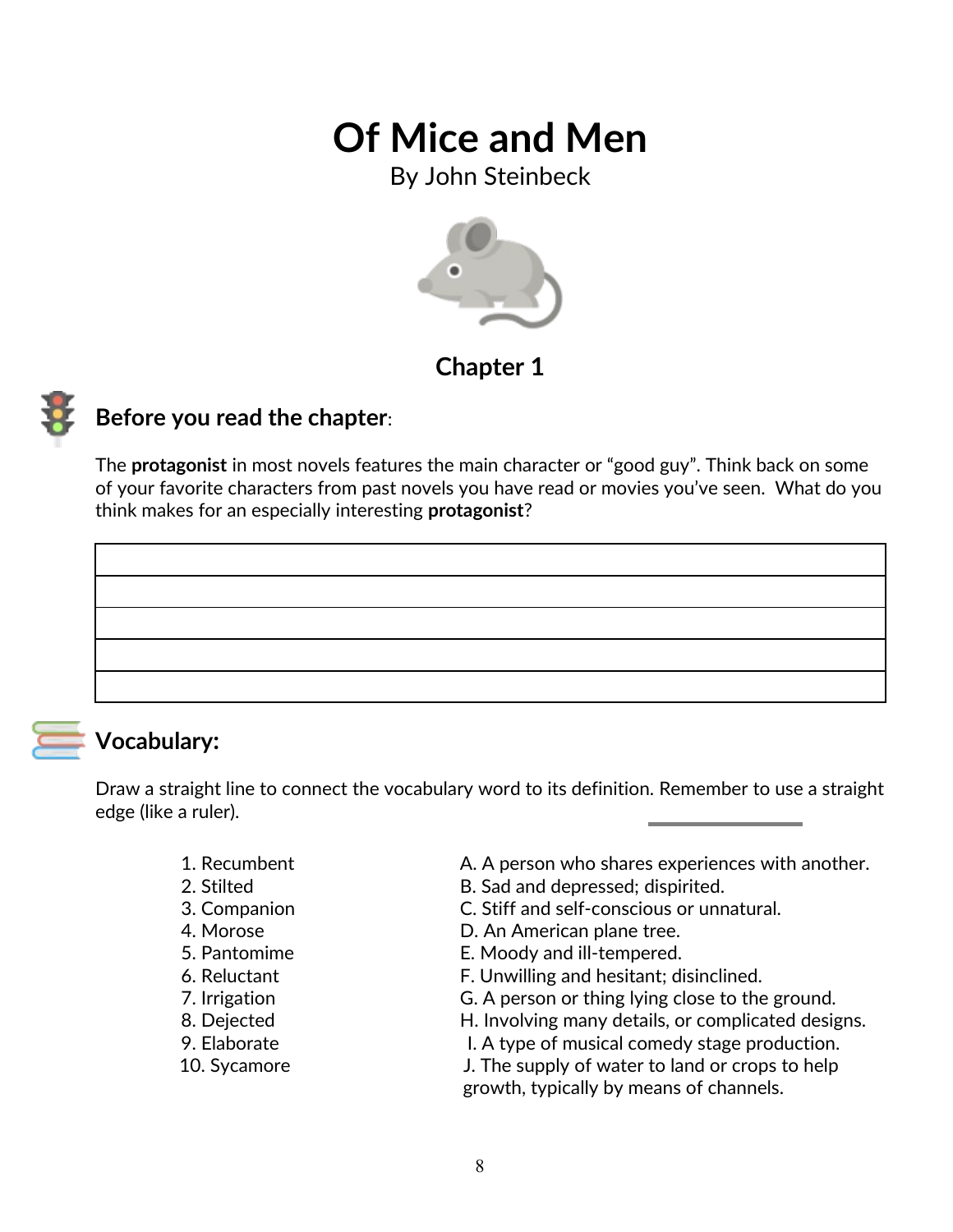

1. Describe the setting of the story as Chapter One begins.

2. Circle the correct narrative that the novel follows, and the reason for your choice.

First Person Second Person Third Person

3. Why do you think George told Lennie not to drink still water?

4. Why did George and Lennie have to flee the town of Weed, California?

5. What were George and Lennie planning to do when they saved enough money?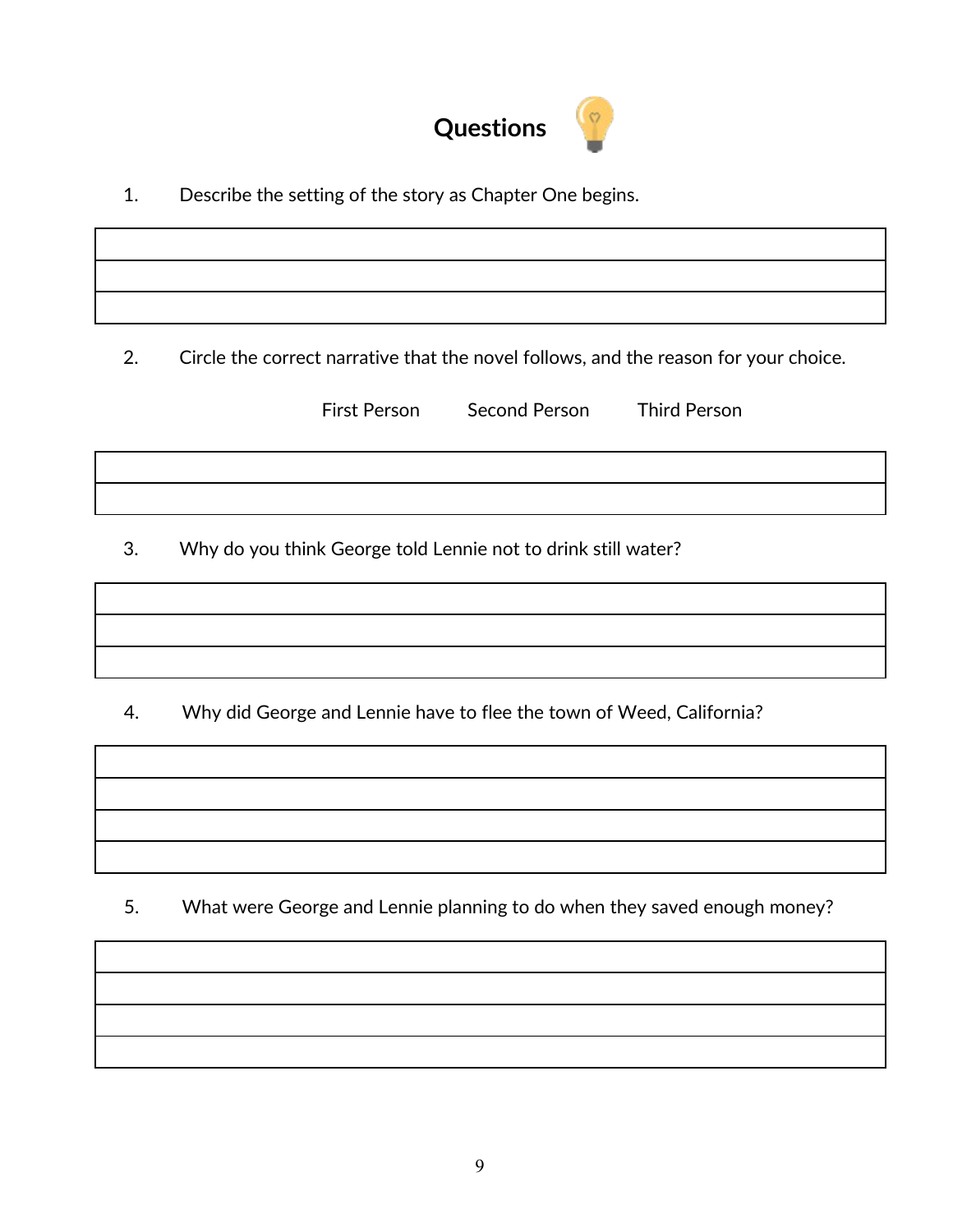## **Language Activity**



**A. Foreshadowing** is a literary device used by authors to provide clues for the reader so they are able to predict what might occur *later* in the story. How might the following statement taken from Chapter One be considered an example of this literary device: *Lennie droned to himself softly, "'I ain't gonna say nothin'' … I ain't gonna say nothin' … I ain't gonna say nothing'." "O.K.," said George. "An you ain't gonna do no bad things like you done in Weed, neither." Lennie looked puzzled. "Like I done in Weed?"*



**B.** *PERSONIFICATION* is giving human qualities to something that is not human. We find an example of this in our novel: *"A dove's wings whistled over the water.'* 

Why do you think personification is a popular literary device used by many authors?

Create your own example of personification.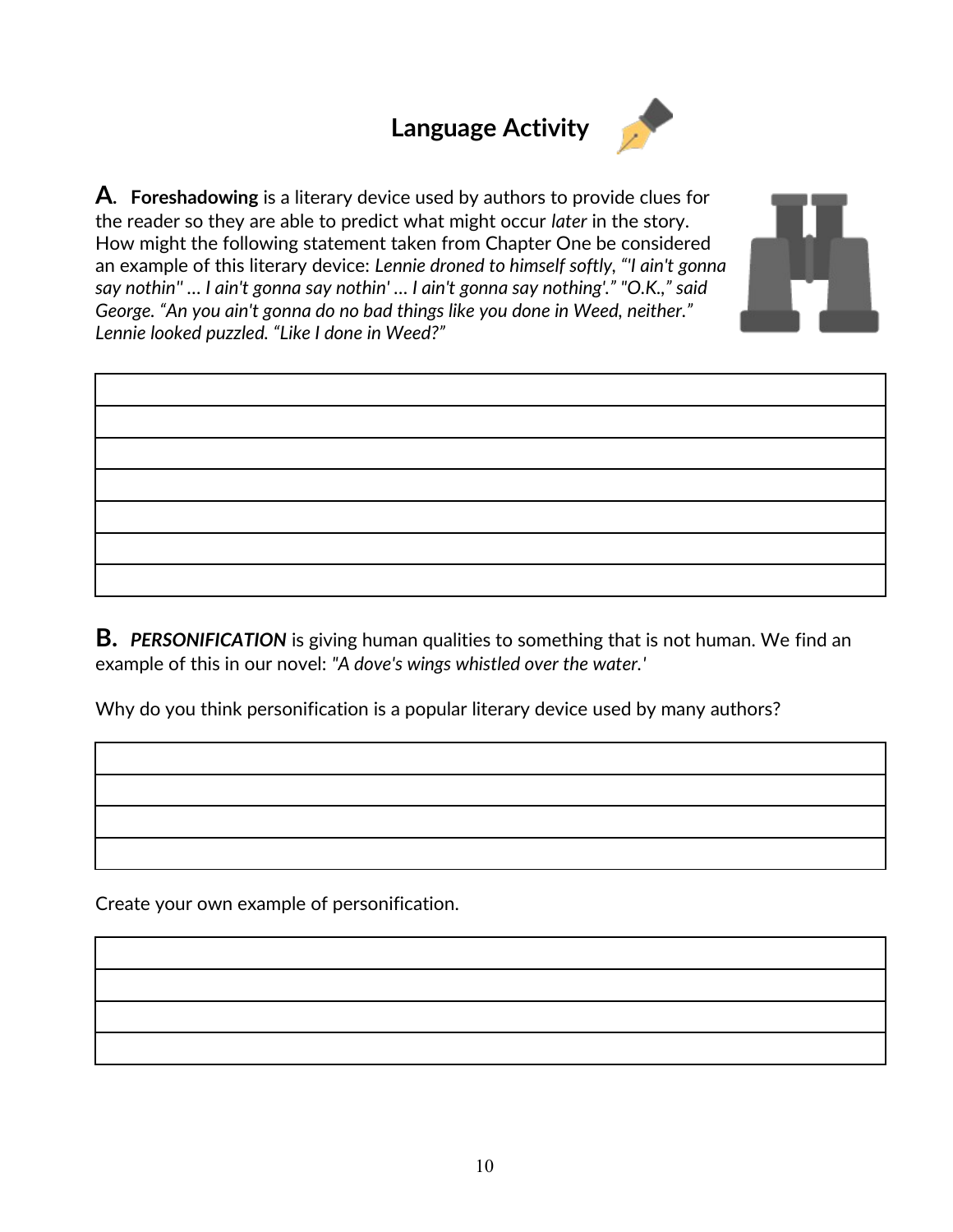## **C. The Eight Parts of Speech**

Find at least <u>four</u> examples of each of the eight parts of speech from the last chapter of our novel and list them in the appropriate section of the chart below.

| <b>Interjections</b> |  |
|----------------------|--|
|                      |  |
| <b>Nouns</b>         |  |
|                      |  |
| <b>Pronouns</b>      |  |
|                      |  |
| <b>Conjunctions</b>  |  |
|                      |  |
| <b>Prepositions</b>  |  |
|                      |  |
| <b>Adjectives</b>    |  |
|                      |  |
| <b>Adverbs</b>       |  |
|                      |  |
| <b>Verbs</b>         |  |
|                      |  |

#### **Fascinating Facts**

*Of Mice and Men* has been the inspiration for countless writers throughout the last century. One such example comes from a popular *Looney Tunes* short called *The Abominable Snow Rabbit.* The main character was written specifically to resemble Lennie from our story*.* He even shares many of the same personality traits! The most memorable attribute of the Abominable Snowman was his catchphrase: *"It's just what I always wanted, my own little*



*bunny rabbit! I will name him George, and I will hug him and pet him and squeeze him!"*